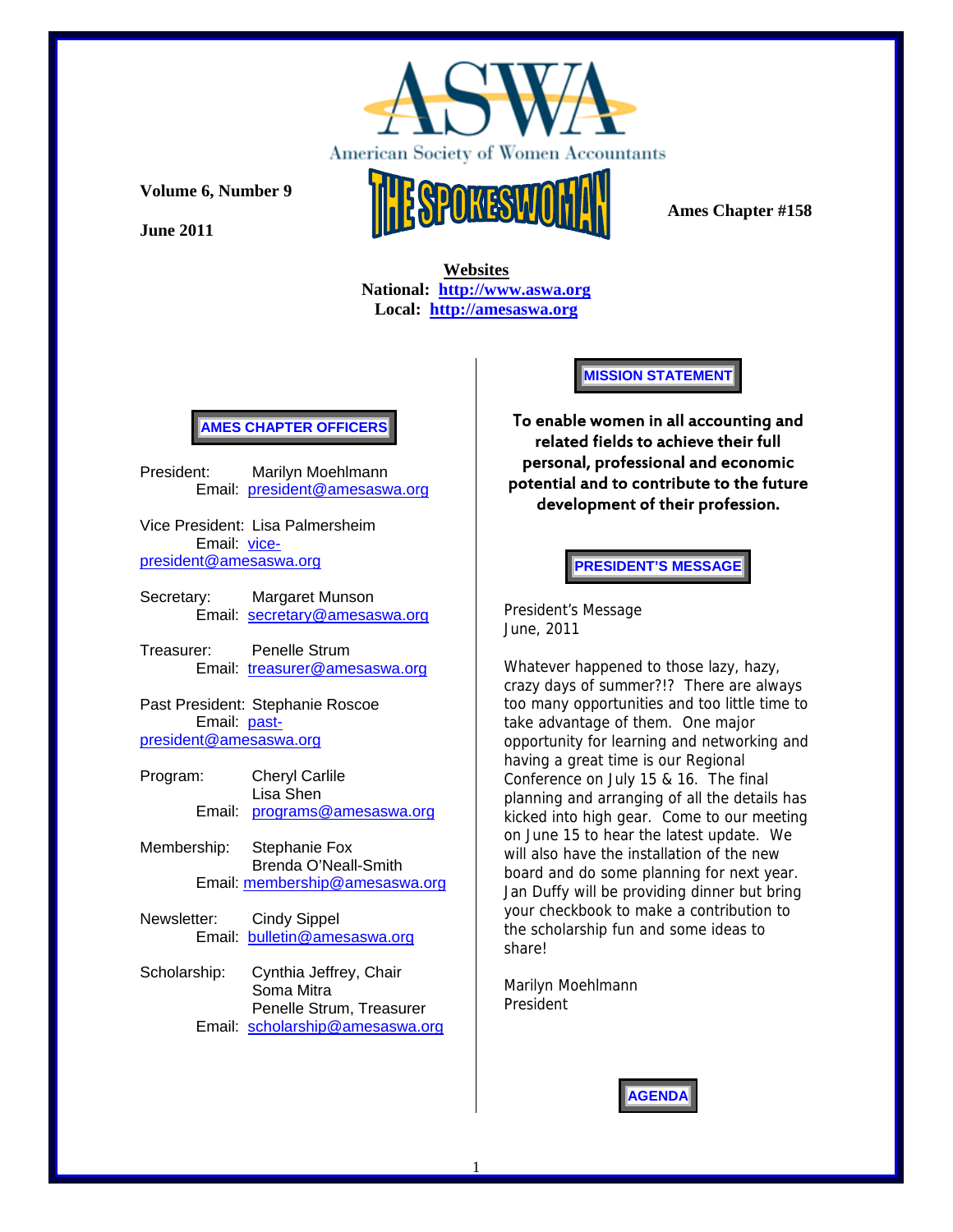

**June 2011** 



 **Ames Chapter #158** 

## **Websites National: http://www.aswa.org Local: http://amesaswa.org**

AGENDA – June 15, 2011

**RSVP:** jduffy@iastate.edu

- 1. Call to Order
- 2. Quorum
- 3. Approval of Minutes
- 4. Treasurer's Report
- 5. Committee Reports
	- a. Membership
	- b. Program
	- c. Bulletin
	- d. Scholarship
	- e. Outreach
- 6. Old Business
	- a. Regional Conference Update
	- b. Financial Literacy progress
		- report Karen Jacobson
- 7. New Business
	- a. Installation of Officers
	- b. Planning for next year
- 8. Announcements
- 9. Adjournment

**MEETING INFORMATION** 

**Date: Wed, June 15th 2011 Installation of Officers and Planning meeting**

**Time:** 6:00 PM

**Dinner:** Jan will provide dinner. Bring your checkbooks to contribute to the scholarship fund.

**Location: Jan Duffy's House 3014 Roxboro Drive Ames, IA**

# **May 2011 MINUTES**

May Minutes American Society of Women Accountants Ames Chapter #158 Membership Meeting May 18, 2011

Call to Order: The May Membership Meeting of the Ames Chapter #158 was called to order by President Marilyn Moehlman in Ames at 6:55 pm on Wednesday, May 18, 2011. Those in attendance were members Cheryl Carlile, Karen Jacobson, Haiyan Li, Soma Mitra, Marilyn Moehlmann, Margaret Munson, Brenda O'Neall-Smith, Lisa Palmersheim, Stephanie Roscoe, Lin Shen, Kathy Strum, and Penny Strum. A quorum was present.

Minutes: Karen Jacobson moved and Kathy Strum seconded that the April minutes be approved as printed in the bulletin, with the correction of the spelling of "Moehlmann". Motion carried.

Treasurer's Report: Penny Strum presented the treasurer's report for April. Interest earned for the month was \$0.53. The report will be placed on file for review.

The meeting was suspended at 7 pm for dinner. The meeting resumed at 7:15 pm.

Committee Reports

A. Membership: The May networking lunch will be held on Thursday, May 26, at Wallaby's patio.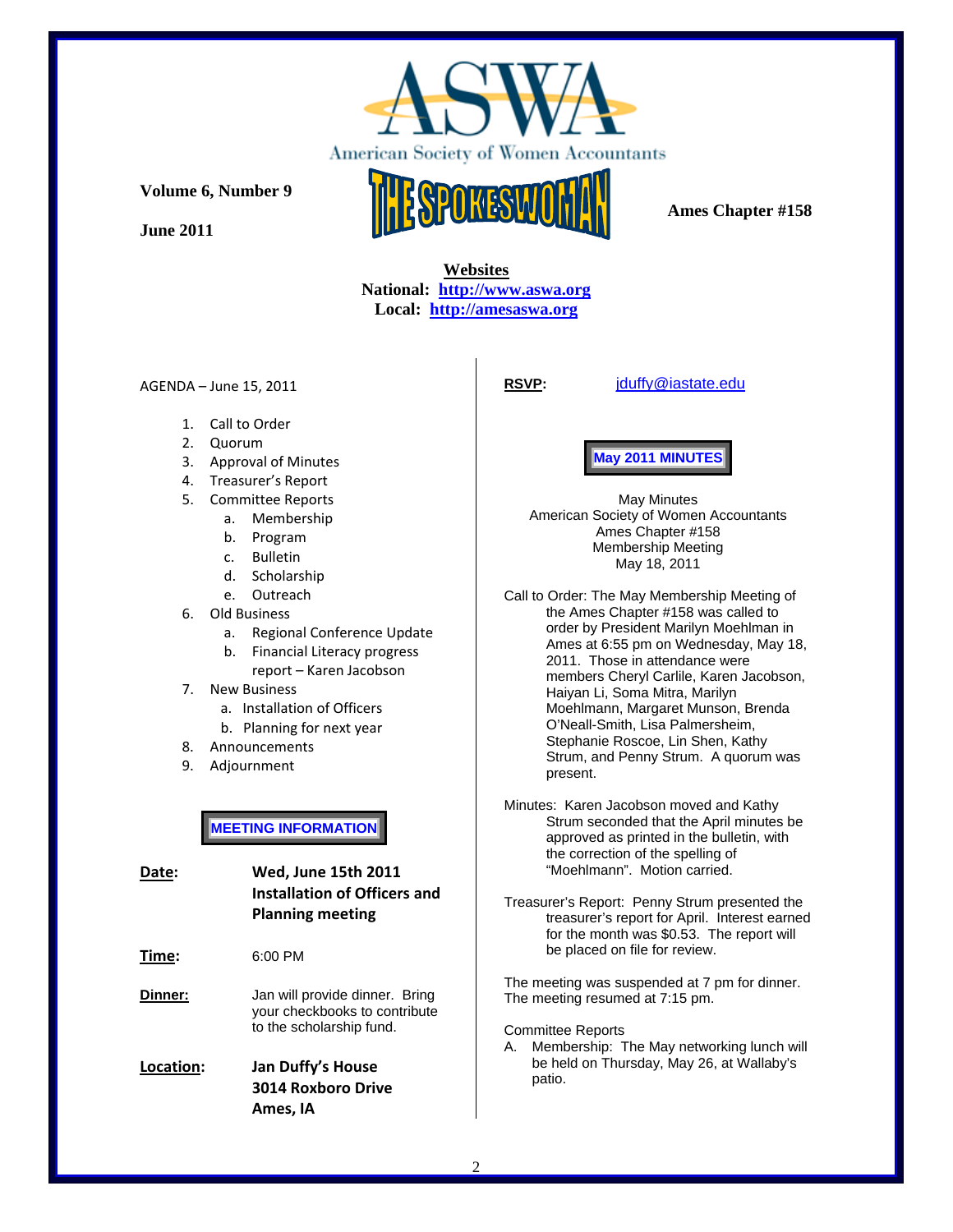

**June 2011** 



 **Ames Chapter #158** 

## **Websites National: http://www.aswa.org Local: http://amesaswa.org**

- B. Program: The annual planning meeting will be held in June this year because of the regional conference in July. Installation of officers will occur at the June meeting. Officers and committee chairs are reminded to bring committee reports to the meeting in June.
- C. Bulletin: Watch email for the bulletin reminder.
- D. Scholarship: The American Society of Women Accountants Educational Foundation (The Foundation) announced today that Katie Ann Kosner, one of the 2011 Beverly M. Wandling Scholarship winners from our chapter, has been awarded a Robert Half International scholarship through The Foundation. A member pledged to provide Ms. Kosner with a scholarship to the regional conference if she is available to attend.
- E. Outreach: One Heart Equestrian Therapy is looking for new volunteers. Training is required and is being scheduled now. Contact Stephanie Roscoe right away if interested.

### Old Business

A. Regional Conference: Stephanie Roscoe reported that planning for the regional conference to be held in Ames July 15-16, 2011, is going well. The schedule for the conference is set. The Web site has been updated with conference information. Payment may be made on-line or by mail. The brochure will be finished soon. Friday night will be Fun Night at the M-Shop in the Memorial Union (MU) from 7 to 8:30 pm. The committee is working with the M-Shop manager about entertainment. Hospitality will also be held in the M-Shop following the entertainment – from 8:30 to 10:30 pm. Fun Night is included in the registration. The silent auction will be in one classroom and the vendor exhibits will be in another on the

lower level of the MU. There are three corporate sponsors so far. Thursday, there may be an informal get-together for dinner if there is interest. Thursday dinner is not included in the registration. Early-bird registration ends June 11. See the new Ames ASWA Web site for more information.

Marilyn Moehlmann will see about getting a list of IMA members. Margaret Munson will provide conference information to the Association of Government Accountants

B. Outreach: Karen Jacobson reported that she and Brenda O'Neall-Smith met with the Boys and Girls Club and they will contact YSS. Boys and Girls Club is interested and is willing to do something with YSS if that can be worked out. Programs will probably be in the fall.

### New Business:

- A. Stephanie Fox will be resigning as co-chair of membership. Lisa Palmersheim will follow-up on getting a tenured member to cochair that committee.
- B. Nominations for outstanding member should be submitted as soon as possible to Lisa Palmersheim. Cheryl Carlile and Margaret Munson will serve on the selection committee. The award, if any, will be presented at the June meeting.

Announcements: None.

Adjournment: Meeting adjourned at 7:55 pm.

Respectfully submitted, Margaret Munson, Secretary

**Scholarship News** 

The chapter is extremely delighted to announce that our nominated candidate,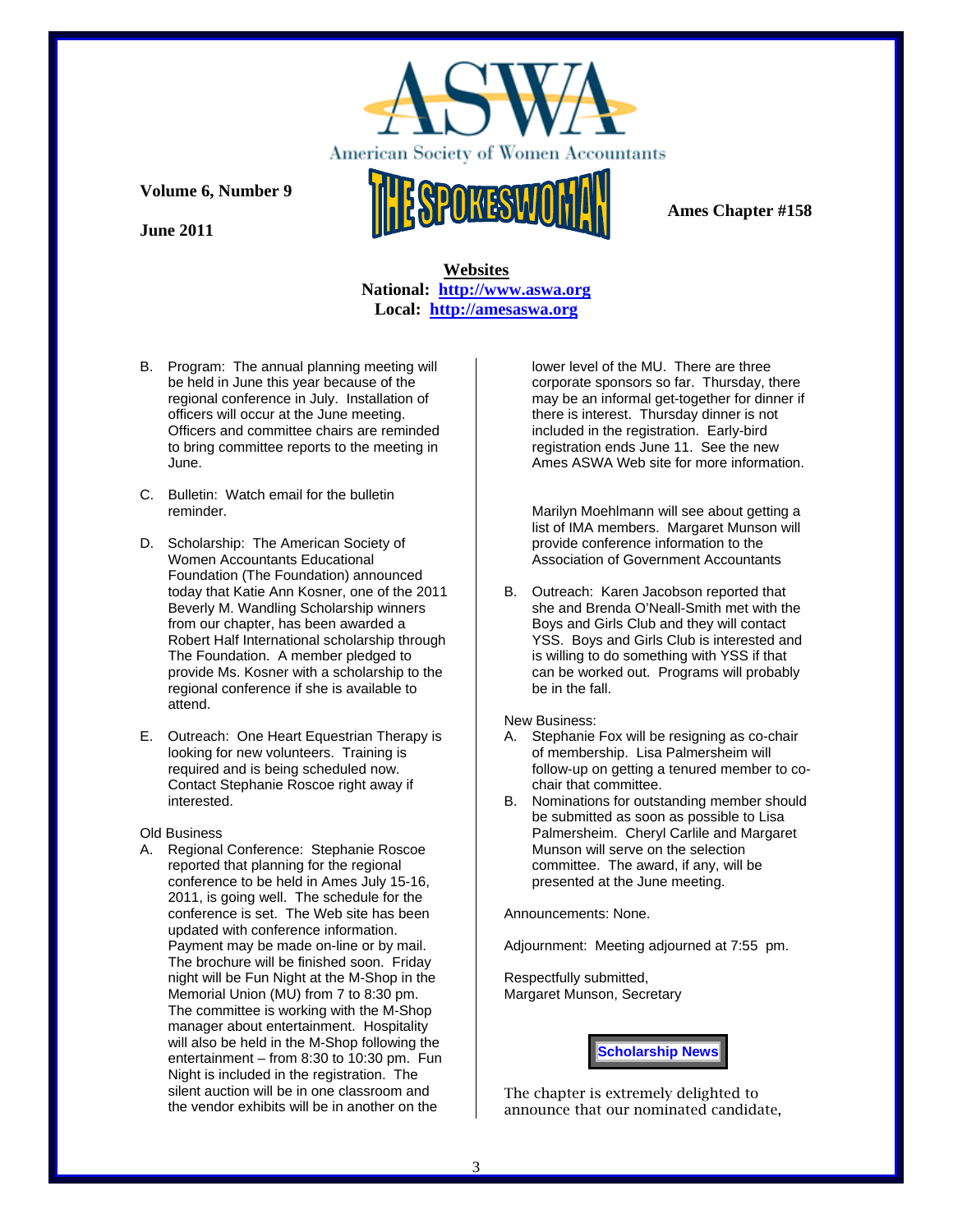

 **Ames Chapter #158** 

**Volume 6, Number 9** 

**June 2011** 

 **Websites National: http://www.aswa.org Local: http://amesaswa.org**

Katie Anne Koser, was selected by the ASWA Educational Foundation to receive the Robert Half Scholarship in the amount of \$1,100 funded by the Robert Half International! She will be graduating from Iowa State University Fall 2011 with a major is Accounting, International Business and Spanish. Katie is an high achiever who has a commendable academic record – Dean's list every semester at ISU, Top 2% College of Business Sophomores and Top 2% of College of Business Juniors.

Katie has been involved with an impressive list of extracurricular activities as well. She was President of the International Business Club, Vice President of Rotaract and Community Advisor in residence halls. She is a graduate of the Gerdin Citizenship Program (a new program at the ISU College of Business aimed at increasing the involvement of freshmen and sophomores in the College of Business by engaging them in activities meant to develop their knowledge and abilities in eight different areas), and held memberships and offices in the following clubs and committees: Academic Standards Committee, International Business Club, the Argentinean, Uruguayan & Chilean Student Association and Beta Alpha Psi (a National Honors Fraternity for Financial Information Professionals).

Katie pictures herself working abroad as an accountant for a multinational company and inspiring other young women to pursue careers in accounting. We are very proud of her and wish her a dazzling future!

**Mentors Needed** 

Female mentors are needed for the United Way of Story County Women with Initiative

program. According to Kristin Pates who heads the program, "Our highest need presently is for more female mentors."

The Women with Initiative program provides for a series of financial education classes for at‐risk women in Story County. So far, more than 75 women have been impacted by this financial education program.

Typical issues for mentors to help clients with working are on their household budgets, implementing saving strategies and understanding their credit report/history. The program provides training for all of the mentors, so they know exactly what the clients learn during the sessions and have tips on starting conversations. Typical mentoring relationships last about six weeks. Mentors and participants meet when it is convenient for both parties, with once a week suggested.

For more information, contact: Kristin Pates, UWSC Women with Initiative, 515‐ 268‐5142, kpates@uwstory.org.

### **Slate of Officers 2011-2012**

President: Lisa Palmersheim Vice President: Soma Mitra Secretary: Ann Kurtenbach Treasurer: Penelle Strum